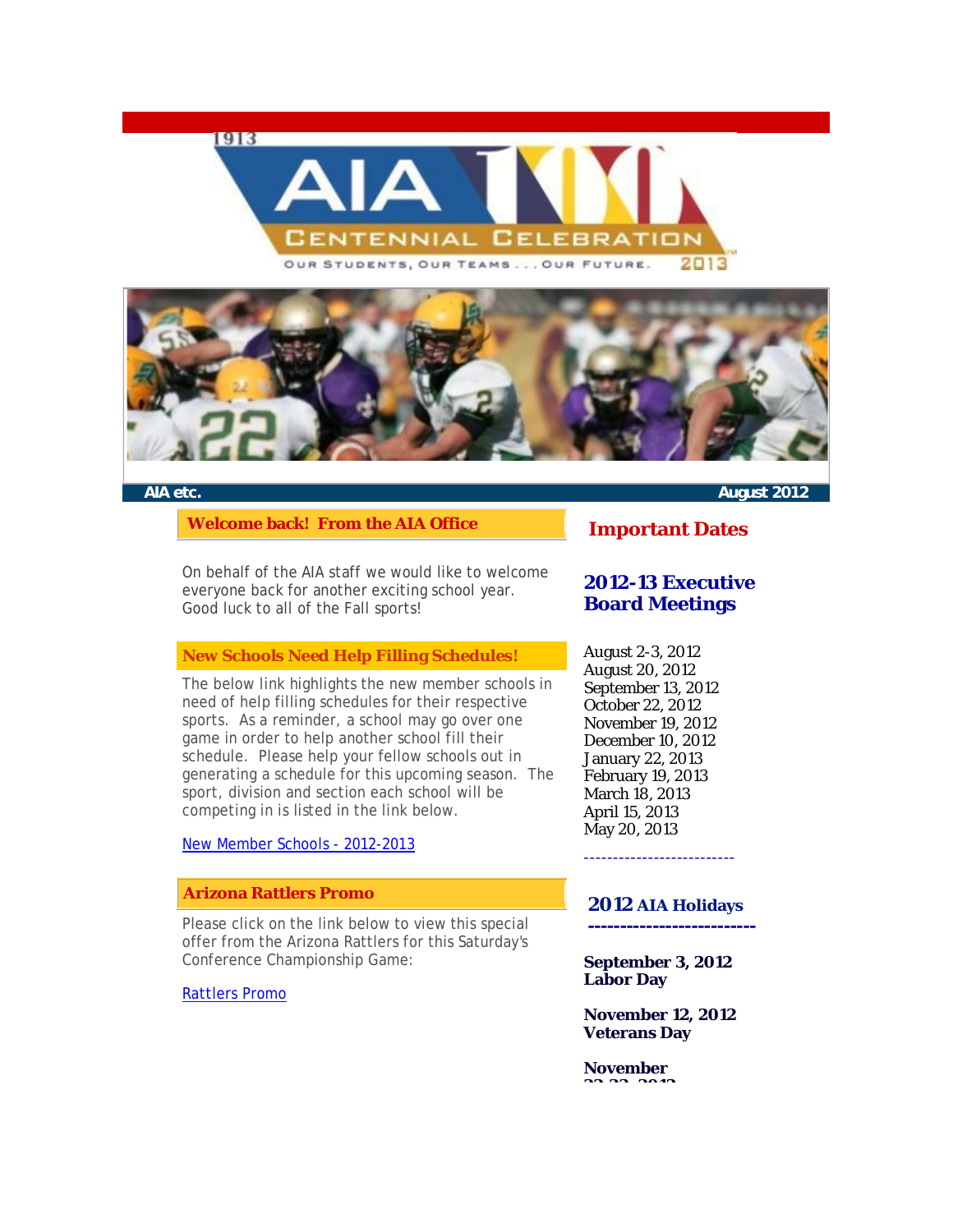#### **New Heat Acclimatization Policy**

The AIA Executive Board, on May 22, 2012 approved, as emergnecy legislation, the AIA Sports Medicine Advisory Committee (SMAC) Heat Acclimatization & Exertional Heat Illness Managemen Policy. On behalf of the Boad, the staff was directed to implement the bylaw as emergency legislation. Bylar 14.17 will be effective July 1, 2012 for 2012-2013. Read more by clicking the below link.

New Heat Acclimatization Policy



Date: August 18, 2012 Location: University of Phoenix Stadium Game 1: Blue Ridge vs. Moapa Valley at 3:07 p.m. Game 2: Desert Vista vs. Palo Verde at 7:07 p.m. Tickets: \$10 Adults, \$6 Students HS and Below Coverage: www.aia365.com

Representing Nevada is the Moapa Valley Pirates and the Palo Verde Panthers. Moapa Valley was the runner-up to Truckee in the NIAA Class 3A championship for the second straight year. The Pirates are coached by Brent Lewis and finished the 2011 campaign with 10 wins and three losses. Head Coach Darwin Rost leads the Palo Verde Panthers to their first Sollenberger Classic, as runner-ups to the NIAA Class 4A Sunset Region. The Panthers finished the 2011 campaign with a record of 11 wins and one loss.

Representing Arizona is the Blue Ridge Yellowjackets and the Desert Vista Thunder. After losing the year prior to Show Low High School in the championship game, Blue Ridge, coached by Paul Moro, won the Division IV title over rival Show Low 35-14. Blue Ridge finished the year a perfect 14 wins and no losses. The Thunder is coached by Dan Hinds, and is fresh of their state championship victory against Hamilton, defeating the Huskies 45 to 19. Desert Vista finished the year with 13 wins and one loss.

#### **Thanksgiving**

**December 24,25, 2012 Christmas --------------------------** 

# Phoenix Coyotes **Tickets**

Click here to access discounted tickets for AIA member schools

# **Sponsor Li[nks](http://r20.rs6.net/tn.jsp?e=001PvDtX3jPnDfsxd-kaWUjDn_VPNDbeh_46e06s6ny_yYxlMfLXY-uHZPYDtTgUkuvlBp7fegz3IIobnOVQjHgzT44ut-kyCRIG8TQBD1oGyjS2K3rTt4XgQ==)**